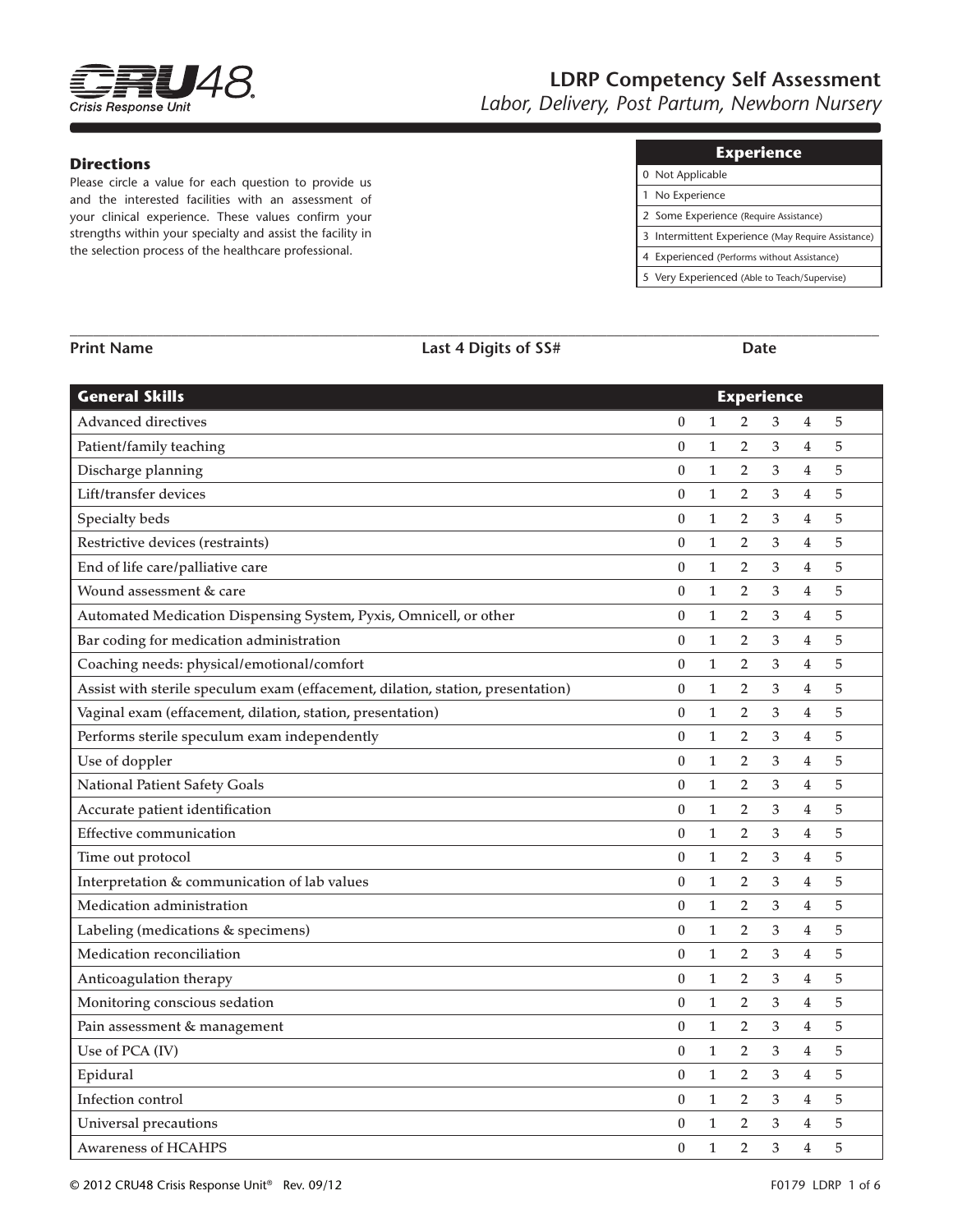

# **Experience**

0 Not Applicable

1 No Experience

2 Some Experience (Require Assistance)

3 Intermittent Experience (May Require Assistance)

4 Experienced (Performs without Assistance)

5 Very Experienced (Able to Teach/Supervise)

| <b>General Skills - cont.</b> | Experience |  |             |  |  |  |  |  |  |
|-------------------------------|------------|--|-------------|--|--|--|--|--|--|
| <b>Isolation</b>              |            |  | 0 1 2 3 4 5 |  |  |  |  |  |  |
| Minimize risk for falls       |            |  | 0 1 2 3 4 5 |  |  |  |  |  |  |
| Prevention of pressure ulcers |            |  | 0 1 2 3 4 5 |  |  |  |  |  |  |

| <b>Cardiac Monitoring &amp; Emergency Care</b>  | <b>Experience</b> |  |                |               |   |   |  |
|-------------------------------------------------|-------------------|--|----------------|---------------|---|---|--|
| Preparation & administration of emergency drugs | $\mathbf{0}$      |  | 2              | 3             | 4 | 5 |  |
| Infant/neonatal arrest/NRP                      | $\mathbf{0}$      |  | $\overline{2}$ | 3             | 4 | 5 |  |
| Adult cardiac arrest/ACLS                       | $\theta$          |  | $\overline{2}$ | 3             | 4 | 5 |  |
| Obtains 12 lead EKG                             | $\theta$          |  | $\overline{2}$ | 3             | 4 | 5 |  |
| Interpretation of rhythm strips                 | $\theta$          |  | 2              | 3             | 4 | 5 |  |
| Use of rapid response teams                     | $\theta$          |  | $\overline{2}$ | 3             | 4 | 5 |  |
| Pulse oximetry                                  | $\mathbf{0}$      |  | $\overline{2}$ | 3             | 4 | 5 |  |
| Interpretation of ABG's                         | $\Omega$          |  | $\mathcal{P}$  | $\mathcal{E}$ | 4 | 5 |  |
| O2 (NC/mask/oxyhood)                            | $\mathbf{0}$      |  | $\overline{2}$ | 3             | 4 | 5 |  |
| Assist with intubation                          | $\Omega$          |  | 2              | 3             | 4 | 5 |  |
| Suctioning                                      | $\theta$          |  | 2              | 3             | 4 | 5 |  |

| <b>IV Therapy</b>                         | <b>Experience</b> |  |                     |  |                |  |  |  |  |  |
|-------------------------------------------|-------------------|--|---------------------|--|----------------|--|--|--|--|--|
| Start & maintain peripheral IV            |                   |  | 1 2 3 4 5           |  |                |  |  |  |  |  |
| Start & maintain scalp veins              |                   |  | 1 2 3 4 5           |  |                |  |  |  |  |  |
| Maintain central lines (CVC/PICC)         |                   |  | 1 2 3 4 5           |  |                |  |  |  |  |  |
| Administration of blood & blood products  | $\Omega$          |  | 1 2 3 4 5           |  |                |  |  |  |  |  |
| TPN/lipids                                |                   |  | 1 2 3               |  | 4 5            |  |  |  |  |  |
| Use of infusion pumps/drips/IV monitoring |                   |  | $1 \quad 2 \quad 3$ |  | $\overline{4}$ |  |  |  |  |  |

| <b>Patient Monitoring</b>                  | <b>Experience</b> |              |                |                |                |   |  |  |
|--------------------------------------------|-------------------|--------------|----------------|----------------|----------------|---|--|--|
| Assist/monitor anesthesia                  | $\bf{0}$          |              | $\overline{2}$ | 3              | 4              | 5 |  |  |
| General anesthesia                         | $\theta$          | $\mathbf{1}$ | $\overline{2}$ | 3              | $\overline{4}$ | 5 |  |  |
| Regional/spinal/epidural                   | $\bf{0}$          |              | $\overline{2}$ | 3              | $\overline{4}$ | 5 |  |  |
| Care of Patient with Pre-existing Problems |                   |              |                |                |                |   |  |  |
| Cardiac disease                            | $\mathbf{0}$      | $\mathbf{1}$ | 2              | $\overline{3}$ | $\overline{4}$ | 5 |  |  |
| Neurological disease                       | $\mathbf{0}$      | $\mathbf{1}$ | $\overline{2}$ | 3              | $\overline{4}$ | 5 |  |  |
| Seizure disorder                           | $\theta$          | $\mathbf{1}$ | $\overline{2}$ | 3              | $\overline{4}$ | 5 |  |  |
| Prior tubal ligation                       | $\mathbf{0}$      | $\mathbf{1}$ | $\overline{2}$ | 3              | $\overline{4}$ | 5 |  |  |
| Diabetes mellitus                          | $\theta$          | $\mathbf{1}$ | $\overline{2}$ | 3              | 4              | 5 |  |  |
| Infectious disease                         | $\theta$          | 1            | 2              | 3              | 4              | 5 |  |  |
| Sickle cell disease                        | $\theta$          | $\mathbf{1}$ | $\overline{2}$ | 3              | $\overline{4}$ | 5 |  |  |
| RH incompatibilities                       | $\theta$          |              | $\overline{2}$ | 3              | 4              | 5 |  |  |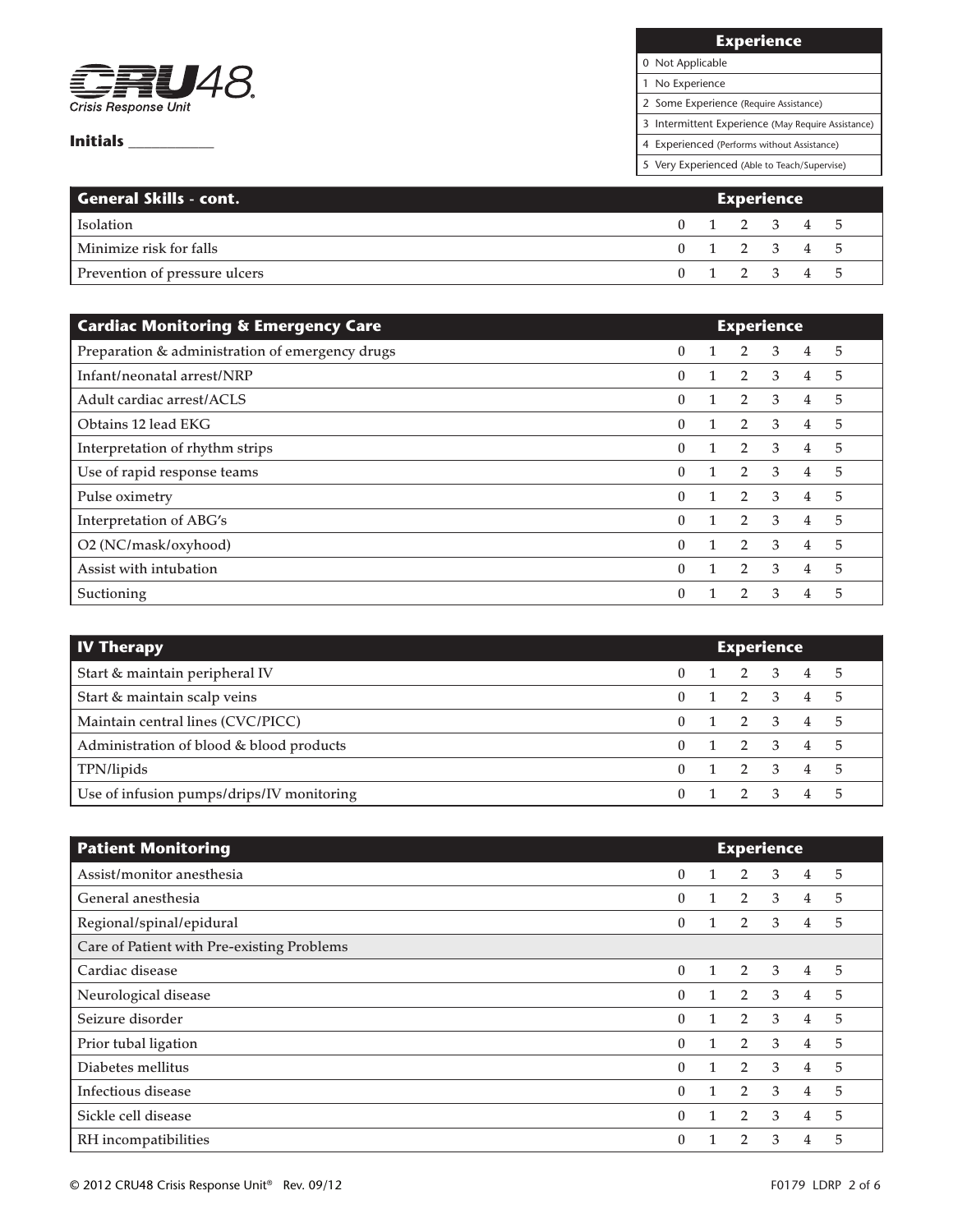

# **Experience**

0 Not Applicable

1 No Experience

2 Some Experience (Require Assistance)

3 Intermittent Experience (May Require Assistance)

4 Experienced (Performs without Assistance)

5 Very Experienced (Able to Teach/Supervise)

| <b>Patient Monitoring - cont.</b>    | <b>Experience</b> |  |             |  |  |  |  |  |
|--------------------------------------|-------------------|--|-------------|--|--|--|--|--|
| <b>HIV</b>                           |                   |  | 0 1 2 3 4 5 |  |  |  |  |  |
| Substance abuse (subutex, methadone) |                   |  | 0 1 2 3 4 5 |  |  |  |  |  |

| <b>Antepartum Care &amp; Procedures</b> | <b>Experience</b> |              |                |   |                |   |  |  |  |  |
|-----------------------------------------|-------------------|--------------|----------------|---|----------------|---|--|--|--|--|
| Triage of obstetrical patients          | $\mathbf{0}$      | $\mathbf{1}$ | $\overline{2}$ | 3 | $\overline{4}$ | 5 |  |  |  |  |
| NST (Non Stress Tests)                  | $\boldsymbol{0}$  | $\mathbf{1}$ | 2              | 3 | $\overline{4}$ | 5 |  |  |  |  |
| OCT (Oxytocin Challenge Tests)          | $\theta$          | $\mathbf{1}$ | 2              | 3 | $\overline{4}$ | 5 |  |  |  |  |
| Reflex checks/edema assessment/clonus   | $\boldsymbol{0}$  | $\mathbf{1}$ | 2              | 3 | 4              | 5 |  |  |  |  |
| Assist with amniocentesis               | $\theta$          | $\mathbf{1}$ | $\overline{2}$ | 3 | $\overline{4}$ | 5 |  |  |  |  |
| Care of Patient with:                   |                   |              |                |   |                |   |  |  |  |  |
| Pregnancy induced hypertension          | $\boldsymbol{0}$  | $\mathbf{1}$ | $\overline{2}$ | 3 | $\overline{4}$ | 5 |  |  |  |  |
| Pre-eclampsia/eclampsia                 | $\theta$          | $\mathbf{1}$ | $\overline{2}$ | 3 | $\overline{4}$ | 5 |  |  |  |  |
| Preterm labor                           | $\bf{0}$          | $\mathbf{1}$ | $\overline{2}$ | 3 | $\overline{4}$ | 5 |  |  |  |  |
| VBAC management/trial of labor          | $\theta$          | $\mathbf{1}$ | $\overline{2}$ | 3 | $\overline{4}$ | 5 |  |  |  |  |
| Placenta previa                         | $\boldsymbol{0}$  | $\mathbf{1}$ | $\overline{2}$ | 3 | $\overline{4}$ | 5 |  |  |  |  |
| Abruptio placenta                       | $\theta$          | $\mathbf{1}$ | 2              | 3 | 4              | 5 |  |  |  |  |
| Uterine rupture                         | $\theta$          | $\mathbf{1}$ | $\overline{2}$ | 3 | $\overline{4}$ | 5 |  |  |  |  |
| Multiple gestation                      | $\boldsymbol{0}$  | $\mathbf{1}$ | 2              | 3 | 4              | 5 |  |  |  |  |
| Malpresentations (breech/face/brow)     | $\theta$          | $\mathbf{1}$ | $\overline{2}$ | 3 | $\overline{4}$ | 5 |  |  |  |  |
| Medication & Administration             |                   |              |                |   |                |   |  |  |  |  |
| Pitocin (oxytocin)                      | $\boldsymbol{0}$  | $\mathbf{1}$ | $\overline{2}$ | 3 | $\overline{4}$ | 5 |  |  |  |  |
| Prostaglandins                          | $\theta$          | $\mathbf{1}$ | $\overline{2}$ | 3 | 4              | 5 |  |  |  |  |
| Cytotec, misoprostol                    | $\bf{0}$          | $\mathbf{1}$ | $\overline{2}$ | 3 | $\overline{4}$ | 5 |  |  |  |  |
| Ritodrine                               | $\boldsymbol{0}$  | $\mathbf{1}$ | $\overline{2}$ | 3 | $\overline{4}$ | 5 |  |  |  |  |
| Magnesium sulfate therapy               | $\boldsymbol{0}$  | $\mathbf{1}$ | $\overline{2}$ | 3 | $\overline{4}$ | 5 |  |  |  |  |
| Corticosteroids                         | $\boldsymbol{0}$  | $\mathbf{1}$ | $\overline{2}$ | 3 | $\overline{4}$ | 5 |  |  |  |  |
| Insulin drips                           | $\theta$          | $\mathbf{1}$ | $\overline{2}$ | 3 | $\overline{4}$ | 5 |  |  |  |  |
| Terbutaline                             | $\boldsymbol{0}$  | 1            | $\overline{2}$ | 3 | 4              | 5 |  |  |  |  |

| <b>Labor Assessment &amp; Procedures</b> | <b>Experience</b> |  |                |                         |                |   |  |
|------------------------------------------|-------------------|--|----------------|-------------------------|----------------|---|--|
| Assess & document progression of labor   | $\mathbf{0}$      |  | $\overline{2}$ | $\overline{3}$          | 4              | 5 |  |
| Abdominal/perineal prep                  | $\mathbf{0}$      |  | $2^{\circ}$    | $\overline{\mathbf{3}}$ | 4              | 5 |  |
| Assist with AROM procedure               | $\mathbf{0}$      |  | $\mathbf{2}$   | $\mathbf{3}$            | 4              | 5 |  |
| Assess & document fetal status           | $\mathbf{0}$      |  | $\overline{2}$ | $\mathbf{3}$            | 4              | 5 |  |
| Use of EFM (External Fetal Monitor)      | $\mathbf{0}$      |  | $2 \quad 3$    |                         | $\overline{4}$ | 5 |  |
| Use of IFM (Internal Fetal Monitor)      | $\Omega$          |  | $\overline{2}$ | $\mathbf{3}$            | $\overline{4}$ | 5 |  |
| Assist with IUPC placement & calibration | 0                 |  | $\overline{2}$ | $\mathbf{3}$            | 4              | 5 |  |
| Amnioinfusion                            | $\theta$          |  | $\overline{2}$ | $\mathbf{3}$            | 4              | 5 |  |
| Assist with vaginal delivery             | $\theta$          |  |                | 3                       |                | 5 |  |

© 2012 CRU48 Crisis Response Unit® Rev. 09/12 F0179 LDRP 3 of 6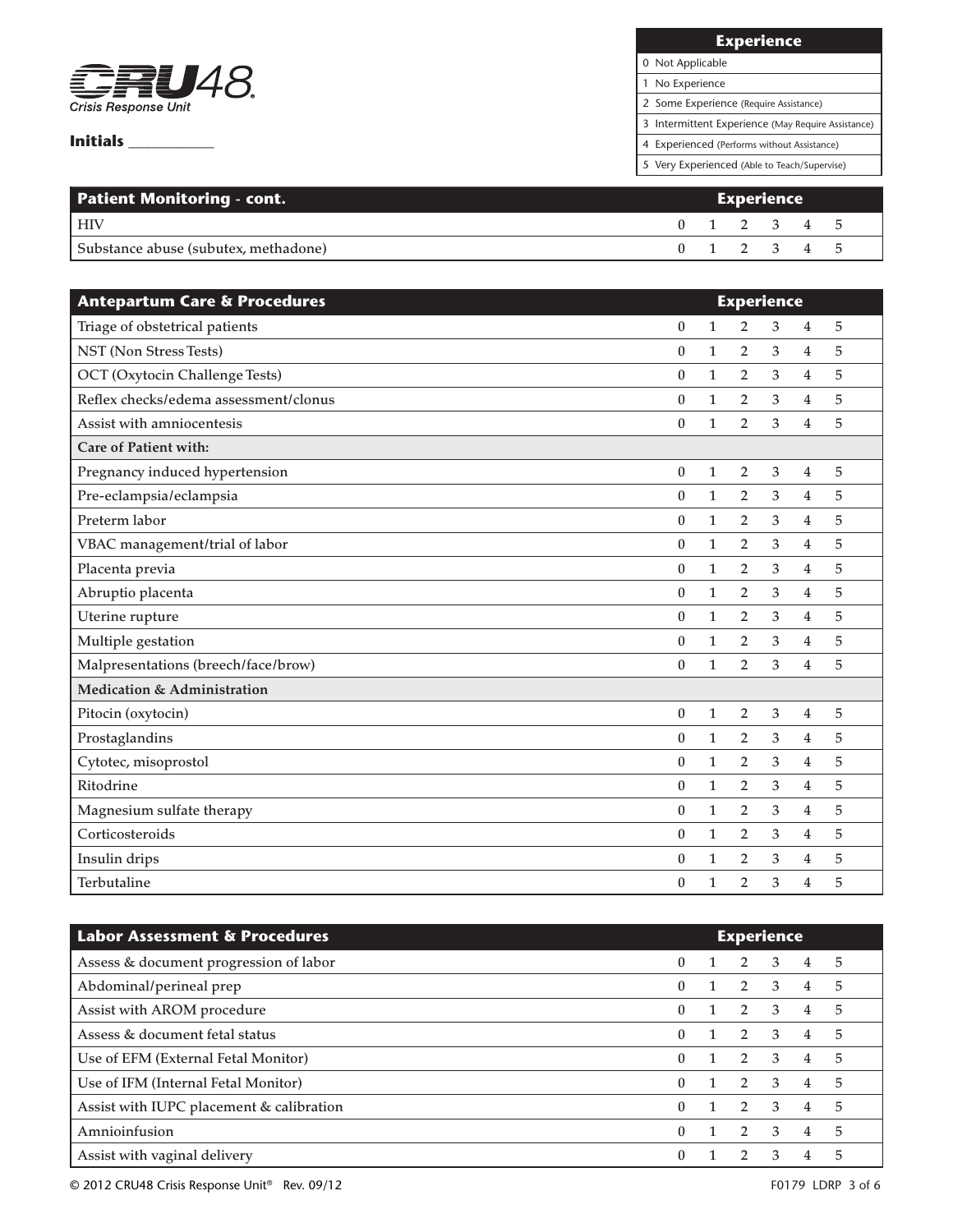

# **Experience**

0 Not Applicable

1 No Experience

2 Some Experience (Require Assistance)

3 Intermittent Experience (May Require Assistance)

4 Experienced (Performs without Assistance)

5 Very Experienced (Able to Teach/Supervise)

| Labor Assessments & Procedures - cont. | <b>Experience</b> |  |                |                |                |    |
|----------------------------------------|-------------------|--|----------------|----------------|----------------|----|
| Forceps/vacuum extraction              | $\theta$          |  | 2              | 3              | 4              | 5  |
| Shoulder dystocia                      | $\theta$          |  | 2              | $\overline{3}$ | 4              | 5  |
| <b>Emergency delivery</b>              | $\mathbf{0}$      |  | $\overline{2}$ | $\mathbf{3}$   | 4              | 5  |
| Hemorrhage/shock                       | $\mathbf{0}$      |  | $2 \quad 3$    |                | 4              | 5  |
| Assist with high risk delivery         | $\theta$          |  | $2 \quad 3$    |                | $\overline{4}$ | -5 |
| Circulate for c-section                | $\theta$          |  | 2              | $\mathbf{3}$   | $\overline{4}$ | 5  |
| Scrub for c-section                    | $\theta$          |  | $\overline{2}$ | $\mathcal{E}$  | $\overline{4}$ | 5  |
| Assist with fetal scalp blood sampling | $\theta$          |  | $\overline{2}$ | 3              | 4              | 5  |
| Fundal assessment/height               | $\theta$          |  |                | 3              | 4              | 5  |

| <b>Immediate Care of Baby in Delivery Room</b> | <b>Experience</b> |  |                |                         |                |    |  |
|------------------------------------------------|-------------------|--|----------------|-------------------------|----------------|----|--|
| Newborn assessment/apgar scores                | $\mathbf{0}$      |  | $\overline{2}$ | 3                       | 4              | -5 |  |
| Routine neonatal medications                   | $\mathbf{0}$      |  | $2^{\circ}$    | $\overline{\mathbf{3}}$ | $\overline{4}$ | 5  |  |
| Meconium                                       | $\mathbf{0}$      |  | $2 \quad 3$    |                         | $\overline{4}$ | 5  |  |
| Eye prophylaxis                                | 0                 |  | 2 3            |                         | $\overline{4}$ | 5  |  |
| Collect cord sample                            | 0                 |  | 2 3            |                         | 4              | 5  |  |
| Heelsticks                                     | 0                 |  | 2              | $\overline{\mathbf{3}}$ | $\overline{4}$ | 5  |  |
| Radiant warmer/thermoregulation                | 0                 |  | $\overline{2}$ | $\mathbf{3}$            | 4              | 5  |  |
| ID/security banding                            | <sup>0</sup>      |  |                | $\mathbf{R}$            | 4              | 5  |  |

| <b>Postpartum Care</b>             | <b>Experience</b> |  |                |                         |                |    |
|------------------------------------|-------------------|--|----------------|-------------------------|----------------|----|
| Fundus/lochia/perineum care        | 0                 |  | 2              | 3                       | 4              | 5  |
| Episiotomy/incision care           | 0                 |  | $2 \quad 3$    |                         | $\overline{4}$ | 5  |
| Postop c-section                   | 0                 |  | $2 \quad 3$    |                         | 4              | 5  |
| <b>Bladder assessment</b>          | 0                 |  | 2              | $\overline{\mathbf{3}}$ | 4              | 5  |
| Foley catheter insertion           | 0                 |  | 2              | $\overline{3}$          | 4              | 5  |
| Baby friendly protocols            | 0                 |  | $\overline{2}$ | $\mathbf{3}$            | 4              | .5 |
| Couplet care                       | 0                 |  | $\overline{2}$ | -3                      | 4              | 5  |
| <b>Breast feeding instructions</b> |                   |  |                | 3                       | 4              | 5  |

| <b>Newborn Care General Skills</b>               | <b>Experience</b> |              |                     |  |            |      |
|--------------------------------------------------|-------------------|--------------|---------------------|--|------------|------|
| Neonatal level II/III (complete NNICU checklist) | 0                 | $\mathbf{1}$ | 2 3 4 5             |  |            |      |
| Newborn nursery                                  | 0                 |              | $1 \quad 2 \quad 3$ |  | $4\quad 5$ |      |
| Full body assessment                             | 0                 |              | $1 \t2 \t3 \t4 \t5$ |  |            |      |
| Assist with Insertion of & Maintenance of:       |                   |              |                     |  |            |      |
| <b>UAC/UVC</b>                                   | 0                 |              | $1 \t2 \t3 \t4 \t5$ |  |            |      |
| Swanz Ganz                                       | 0                 |              | 2 3                 |  | $4\quad 5$ |      |
| Obtain specimens from UAC/UVC                    | 0                 |              | $1 \quad 2 \quad 3$ |  | 4          | $-5$ |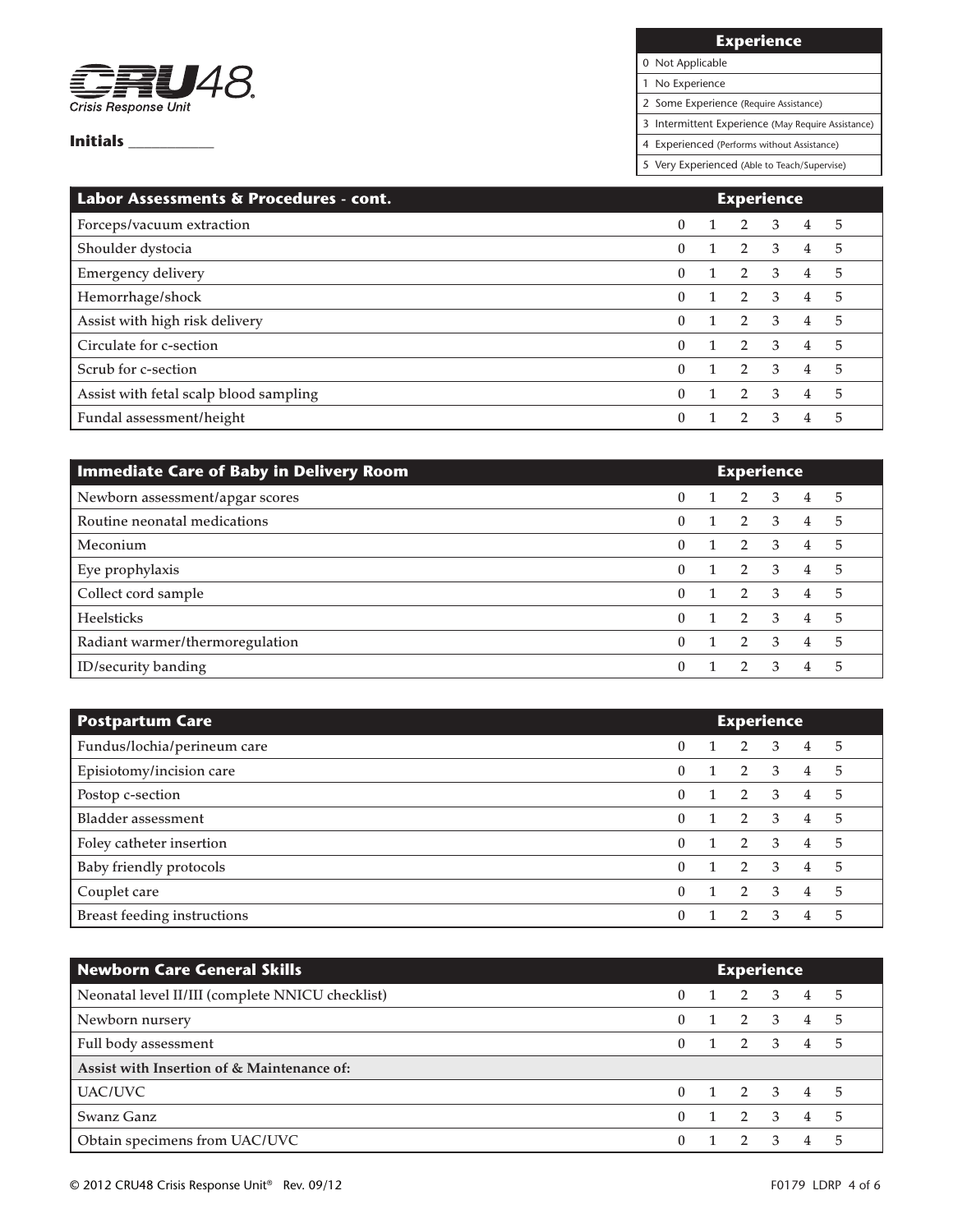

**Experience**

0 Not Applicable 1 No Experience

2 Some Experience (Require Assistance)

3 Intermittent Experience (May Require Assistance)

4 Experienced (Performs without Assistance)

5 Very Experienced (Able to Teach/Supervise)

| Newborn Care General Skills - cont.         | <b>Experience</b> |              |                |                           |                         |                |
|---------------------------------------------|-------------------|--------------|----------------|---------------------------|-------------------------|----------------|
| High Frequency Jet Ventilation (HFJV)       | $\boldsymbol{0}$  | 1            | $\overline{2}$ | $\ensuremath{\mathsf{3}}$ | $\overline{\mathbf{4}}$ | 5              |
| Extra Corporeal Membrane Oxygenation (ECMO) | $\boldsymbol{0}$  | $\mathbf{1}$ | $\overline{2}$ | 3                         | $\overline{4}$          | 5              |
| Radiant warmers                             | $\boldsymbol{0}$  | $\mathbf{1}$ | 2              | 3                         | $\overline{4}$          | 5              |
| Apnea monitoring                            | $\boldsymbol{0}$  | $\mathbf{1}$ | $\overline{2}$ | 3                         | $\overline{4}$          | 5              |
| Glascow coma scale                          | $\boldsymbol{0}$  | $\mathbf{1}$ | 2              | 3                         | $\overline{\mathbf{4}}$ | $\mathbf 5$    |
| Assist with lumbar puncture                 | $\boldsymbol{0}$  | $\mathbf{1}$ | $\overline{2}$ | 3                         | $\overline{\mathbf{4}}$ | 5              |
| Calculation of pedi dosage                  | $\boldsymbol{0}$  | $\mathbf{1}$ | $\overline{2}$ | 3                         | $\overline{4}$          | 5              |
| Phototherapy                                | $\boldsymbol{0}$  | $\mathbf{1}$ | $\overline{2}$ | 3                         | 4                       | 5              |
| Cord & circumsion care                      | $\boldsymbol{0}$  | $\mathbf{1}$ | $\overline{2}$ | 3                         | $\overline{4}$          | 5              |
| Care of the Infant with:                    |                   |              |                |                           |                         |                |
| <b>Bowel obstruction</b>                    | $\boldsymbol{0}$  | $\mathbf{1}$ | $\overline{2}$ | $\ensuremath{\mathsf{3}}$ | $\overline{4}$          | 5              |
| Broncho-pulmonary dysplasia                 | $\boldsymbol{0}$  | $\mathbf{1}$ | 2              | $\mathfrak{Z}$            | $\overline{\mathbf{4}}$ | 5              |
| Drug addiction/withdrawal                   | $\boldsymbol{0}$  | $\mathbf{1}$ | $\overline{2}$ | 3                         | $\overline{\mathbf{4}}$ | 5              |
| <b>CHF</b>                                  | $\boldsymbol{0}$  | $\mathbf{1}$ | $\overline{2}$ | 3                         | $\overline{4}$          | 5              |
| Cystic fibrosis                             | $\boldsymbol{0}$  | $\mathbf{1}$ | $\overline{2}$ | 3                         | $\overline{4}$          | 5              |
| Diabetes mellitus                           | $\boldsymbol{0}$  | $\mathbf{1}$ | $\overline{2}$ | 3                         | 4                       | 5              |
| <b>HIV</b>                                  | $\boldsymbol{0}$  | $\mathbf{1}$ | 2              | 3                         | $\overline{\mathbf{4}}$ | $\overline{5}$ |
| Intracranial hemorrhage                     | $\boldsymbol{0}$  | $\mathbf{1}$ | $\overline{2}$ | 3                         | $\overline{\mathbf{4}}$ | $\overline{5}$ |
| Low birth weight infants                    | $\boldsymbol{0}$  | $\mathbf{1}$ | 2              | 3                         | 4                       | 5              |
| <b>NEC</b>                                  | $\boldsymbol{0}$  | $\mathbf{1}$ | $\overline{2}$ | 3                         | $\overline{4}$          | 5              |
| Neuromusclar disease                        | $\mathbf{0}$      | $\mathbf{1}$ | $\overline{2}$ | $\mathfrak{Z}$            | $\overline{4}$          | 5              |
| PDA ligation                                | $\boldsymbol{0}$  | $\mathbf{1}$ | $\overline{2}$ | 3                         | $\overline{4}$          | 5              |
| Pneumonia                                   | $\boldsymbol{0}$  | $\mathbf{1}$ | $\overline{2}$ | 3                         | $\overline{4}$          | 5              |
| Pulmonary edema                             | $\boldsymbol{0}$  | $\mathbf{1}$ | $\overline{2}$ | 3                         | $\overline{4}$          | 5              |
| <b>RDS</b>                                  | $\boldsymbol{0}$  | $\mathbf{1}$ | $\overline{2}$ | 3                         | $\overline{\mathbf{4}}$ | 5              |
| Seizure activity                            | $\boldsymbol{0}$  | $\mathbf{1}$ | $\overline{2}$ | 3                         | $\overline{4}$          | 5              |
| Sickle cell disease                         | $\boldsymbol{0}$  | $\mathbf{1}$ | 2              | $\mathfrak{Z}$            | $\overline{\mathbf{4}}$ | $\mathbf 5$    |
| Spina bifida                                | $\boldsymbol{0}$  | $\mathbf{1}$ | $\overline{2}$ | $\mathfrak{Z}$            | $\overline{\mathbf{4}}$ | 5              |
| Systemic infection                          | $\mathbf{0}$      | $\mathbf{1}$ | $\overline{2}$ | $\ensuremath{\mathsf{3}}$ | $\overline{\mathbf{4}}$ | 5              |
| Tetralogy of fallot                         | $\boldsymbol{0}$  | $\mathbf{1}$ | $\overline{2}$ | $\mathfrak{Z}$            | $\overline{4}$          | 5              |
| Tracheoesophogeal fistula                   | $\boldsymbol{0}$  | $\mathbf{1}$ | $\overline{2}$ | $\mathfrak{Z}$            | 4                       | 5              |
| Transposition of great vessels              | $\boldsymbol{0}$  | $\mathbf{1}$ | $\overline{2}$ | 3                         | $\bf 4$                 | 5              |